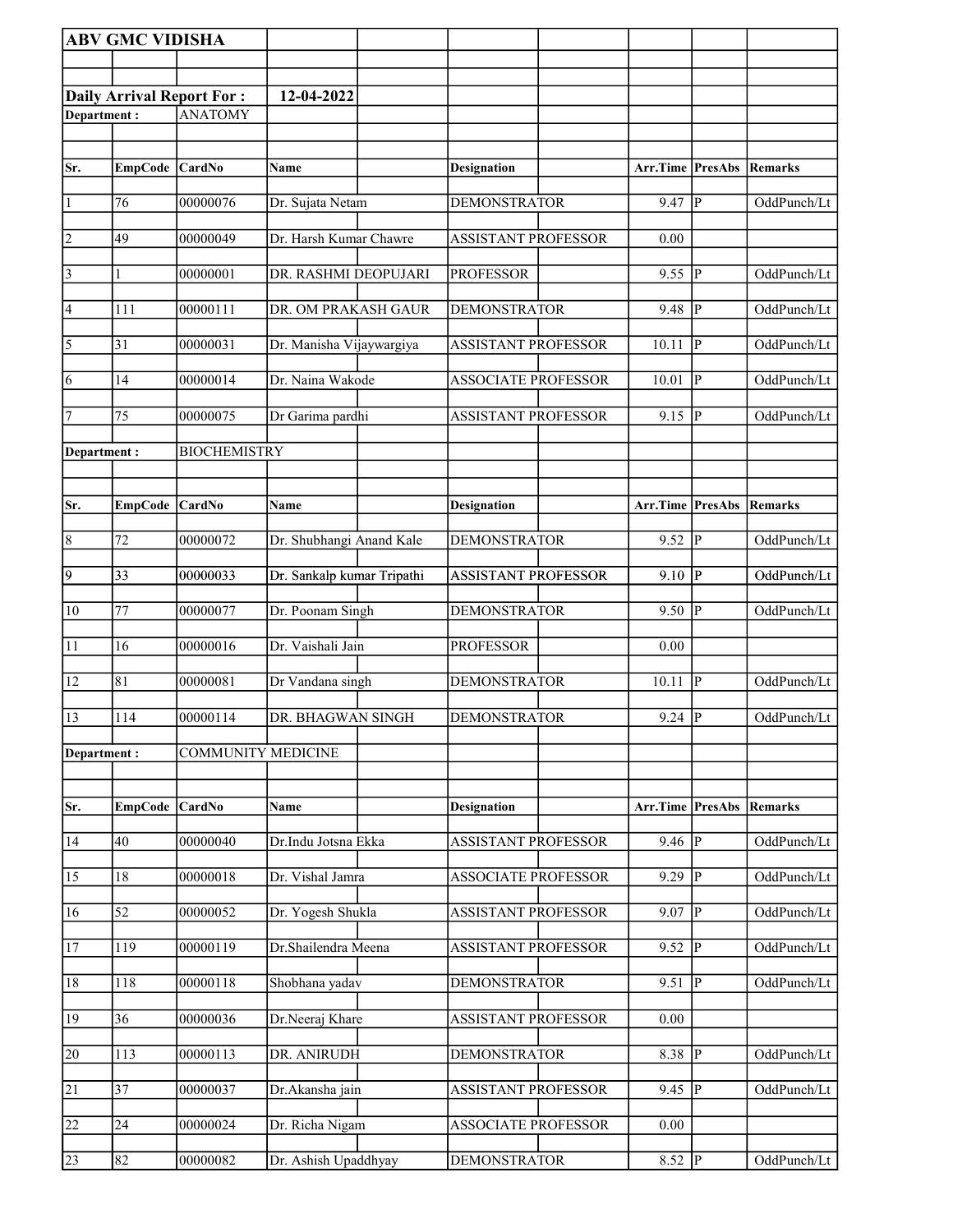| $\overline{24}$ | 80                      | 00000080                 | Dr.Nandini shukla           | <b>DEMONSTRATOR</b>        | 9.57                    | P              | OddPunch/Lt            |
|-----------------|-------------------------|--------------------------|-----------------------------|----------------------------|-------------------------|----------------|------------------------|
| 25              | 7                       | 00000007                 | Dr Sanjay agarawal          | <b>PROFESSOR</b>           | 0.00                    | <b>LEAVE</b>   | <b>LEAVE</b>           |
| Department:     |                         | <b>DEAN</b>              |                             |                            |                         |                |                        |
|                 |                         |                          |                             |                            |                         |                |                        |
| Sr.             | EmpCode                 | CardNo                   | Name                        | <b>Designation</b>         | <b>Arr.Time PresAbs</b> |                | Remarks                |
| 26              | 97                      | 00000097                 | DR. Sunil Nandeshwar        | <b>DEAN</b>                | 0.00                    | OD             | <b>OD</b>              |
| Department:     |                         | <b>FORANSIC MEDICINE</b> |                             |                            |                         |                |                        |
|                 |                         |                          |                             |                            |                         |                |                        |
| Sr.             | EmpCode CardNo          |                          | <b>Name</b>                 | <b>Designation</b>         | Arr.Time PresAbs        |                | Remarks                |
| 27              | 54                      | 00000054                 | Dr.Manish Nigam             | <b>PROFESSOR</b>           | 0.00                    | <b>LEAVE</b>   | <b>LEAVE</b>           |
| 28              | 126                     | 00000126                 | Dr. Vivek kumar Chouksey    | <b>ASSISTANT PROFESSOR</b> | 9.21                    | $\overline{P}$ | OddPunch/Lt            |
| 29              | 112                     | 00000112                 | DR. POOJA TIWARI            | <b>DEMONSTRATOR</b>        | 10.01                   | P              | OddPunch/Lt            |
| 30              | 85                      | 00000085                 | Dr. Sharad Dohare           | <b>DEMONSTRATOR</b>        | 9.54                    | IР             | OddPunch/Lt            |
| 31              | 35                      | 00000035                 | Dr. Narendra singh patel    | <b>ASSOCIATE PROFESSOR</b> | 9.54                    | p              | OddPunch/Lt            |
| Department:     |                         | MICROBIOLOGY             |                             |                            |                         |                |                        |
|                 |                         |                          |                             |                            |                         |                |                        |
| Sr.             | EmpCode CardNo          |                          | Name                        | <b>Designation</b>         | Arr.Time                |                | <b>PresAbs Remarks</b> |
| 32              | $\overline{\mathbf{4}}$ | 00000004                 | Dr Avinash laghave          | <b>PROFESSOR</b>           | 9.53                    | P              | OddPunch/Lt            |
| 33              | 79                      | 00000079                 | Dr.Prashant kumar bhakoriya | <b>DEMONSTRATOR</b>        | 9.54                    | IР             | OddPunch/Lt            |
| 34              | 88                      | 00000088                 | Dr. Sanjay Singh            | <b>ASSISTANT PROFESSOR</b> | 8.01                    | P              | Erl                    |
| 35              | 125                     | 00000125                 | DR.Himanshi Bansal          | <b>ASSISTANT PROFESSOR</b> | 9.30                    | P              | OddPunch/Lt            |
| $\overline{36}$ | 106                     | 00000106                 | Dr.Aarti Jain               | <b>ASSOCIATE PROFESSOR</b> | 0.00                    |                |                        |
| $\overline{37}$ | 110                     | 00000110                 | DR, RAGINI DANGI            | <b>DEMONSTRATOR</b>        | 8.32                    | P              | OddPunch/Lt            |
| Department:     |                         | <b>PATHOLOGY</b>         |                             |                            |                         |                |                        |
|                 |                         |                          |                             |                            |                         |                |                        |
| Sr.             | <b>EmpCode</b>          | CardNo                   | Name                        | <b>Designation</b>         | Arr.Time                | PresAbs        | <b>Remarks</b>         |
| 38              | 128                     | 00000128                 | DR.PREETI MANDLOI           | ASSISTANT PROFESSOR        | $0.00\,$                |                |                        |
| 39              | 83                      | 00000083                 | Dr.Fuzail Ahmad             | <b>DEMONSTRATOR</b>        | 10.05                   | P              | OddPunch/Lt            |
| 40              | 84                      | 00000084                 | Dr. Sunil Nagar             | <b>DEMONSTRATOR</b>        | $9.54$ P                |                | OddPunch/Lt            |
| 41              | 78                      | 00000078                 | Dr. Rajnikant ahirwar       | <b>DEMONSTRATOR</b>        | 8.51                    | $ {\bf P} $    | OddPunch/Lt            |
| 42              | 17                      | 00000017                 | Dr. Tina Rai                | <b>ASSOCIATE PROFESSOR</b> | 10.12                   | ∣P             | OddPunch/Lt            |
| 43              | 48                      | 00000048                 | Dr.Pratibha Meena           | ASSISTANT PROFESSOR        | 9.52                    | ∣P             | OddPunch/Lt            |
| 44              | 6                       | 00000006                 | Dr Gopal krishna sawke      | <b>PROFESSOR</b>           | 10.05                   | P              | OddPunch/Lt            |
| 45              | 51                      | 00000051                 | Dr. Lal Pranay singh        | <b>ASSISTANT PROFESSOR</b> | 9.23                    | P              | OddPunch/Lt            |
|                 |                         |                          |                             |                            |                         |                |                        |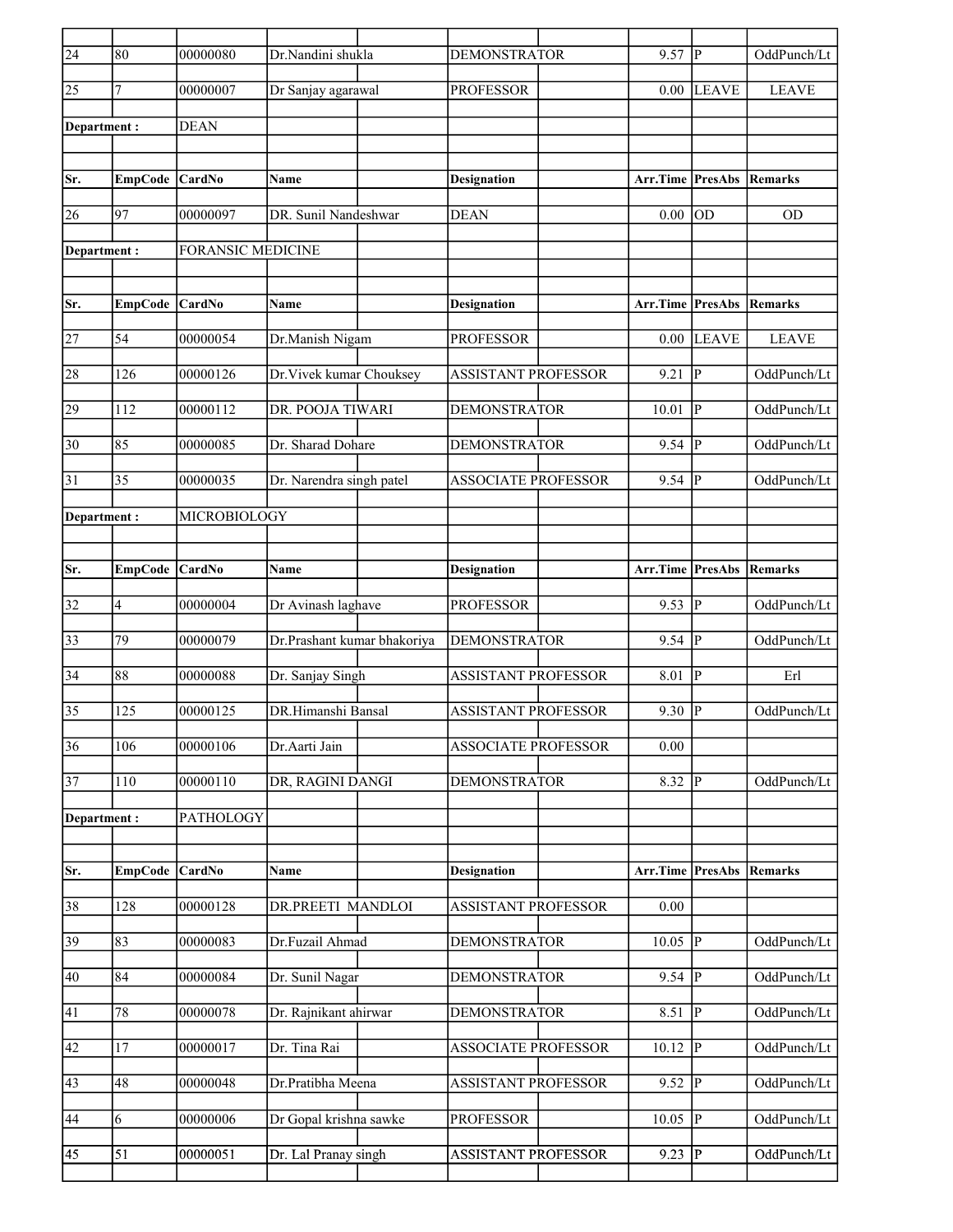| Department: |                | PHARAMCOLOGY |                         |                            |                         |             |                |
|-------------|----------------|--------------|-------------------------|----------------------------|-------------------------|-------------|----------------|
|             |                |              |                         |                            |                         |             |                |
| Sr.         | <b>EmpCode</b> | CardNo       | Name                    | <b>Designation</b>         | <b>Arr.Time PresAbs</b> |             | <b>Remarks</b> |
| 46          | 74             | 00000074     | Dr. Raina Jain          | <b>ASSISTANT PROFESSOR</b> | 9.56                    | $ {\bf p} $ | OddPunch/Lt    |
|             |                |              |                         |                            |                         |             |                |
| 147         | 73             | 00000073     | Dr. Sudhir Kumar Jain   | <b>ASSISTANT PROFESSOR</b> | 9.55                    | p           | OddPunch/Lt    |
| 48          | 22             | 00000022     | Dr Akhilesh kumar       | <b>PROFESSOR</b>           | 7.41                    | P           | OddPunch       |
|             | Department:    | PHYSIOLOGY   |                         |                            |                         |             |                |
| lSr.        | <b>EmpCode</b> | CardNo       | <b>Name</b>             | <b>Designation</b>         | <b>Arr.Time PresAbs</b> |             | Remarks        |
|             |                |              |                         |                            |                         |             |                |
| 49          | 115            | 00000115     | Dr. SOBHARAN MEENA      | <b>DEMONSTRATOR</b>        | 9.51                    | IР          | OddPunch/Lt    |
| 50          | 108            | 00000108     | Dr. Geeta Shammani      | <b>ASSISTANT PROFESSOR</b> | 9.54                    | P           | OddPunch/Lt    |
| 51          | 8              | 00000008     | Dr Suman rai            | <b>PROFESSOR</b>           | 9.34                    | P           | OddPunch/Lt    |
| 52          | 32             | 00000032     | Dr.Brajesh sharma       | <b>ASSISTANT PROFESSOR</b> | 9.57                    | P           | OddPunch/Lt    |
| 53          | 71             | 00000071     | Dr. Parul Sharma        | <b>DEMONSTRATOR</b>        | 9.57                    | IР          | OddPunch/Lt    |
| 54          | 70             | 00000070     | Dr. Pankaj Kumar Sharma | <b>DEMONSTRATOR</b>        | 9.57                    | lР          | OddPunch/Lt    |
| 55          | 15             | 00000015     | Dr. Mona Kharbanda      | <b>ASSOCIATE PROFESSOR</b> | 9.51                    | P           | OddPunch/Lt    |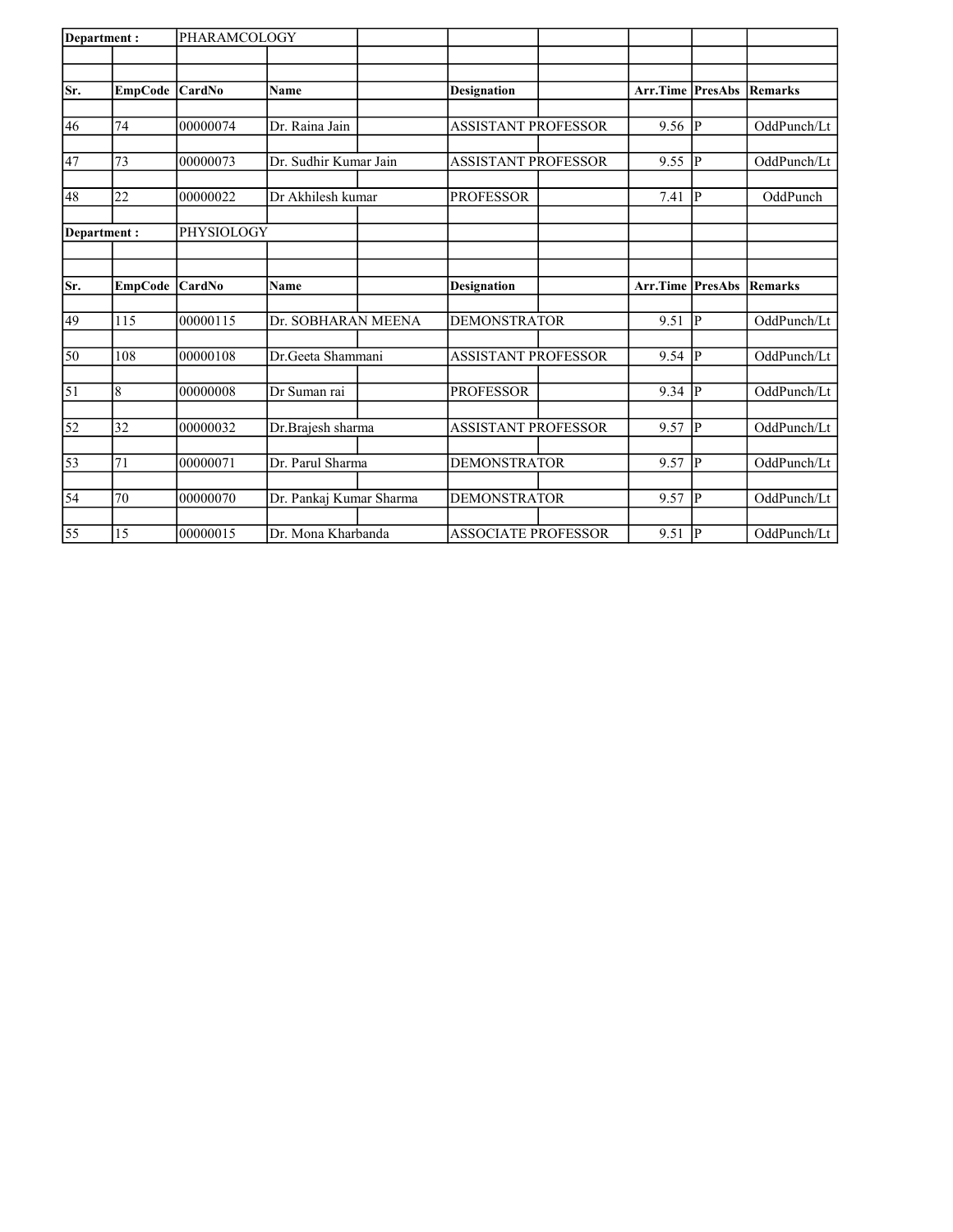|                         | <b>ABV GMC VIDISHA</b> |                                  |                                           |                            |                         |                |                |
|-------------------------|------------------------|----------------------------------|-------------------------------------------|----------------------------|-------------------------|----------------|----------------|
|                         |                        |                                  |                                           |                            |                         |                |                |
|                         |                        | <b>Daily Arrival Report For:</b> | 12-04-2022                                |                            |                         |                |                |
| Department:             |                        | <b>ANESTHESIA</b>                |                                           |                            |                         |                |                |
|                         |                        |                                  |                                           |                            |                         |                |                |
| Sr.                     | EmpCode CardNo         |                                  | Name                                      | <b>Designation</b>         | Arr.Time PresAbs        |                | Remarks        |
| $\vert$                 | 57                     | 00000057                         | Dr. Vinyak Gour                           | <b>ASSOCIATE PROFESSOR</b> | 8.17                    | P              | OddPunch       |
| $\overline{2}$          | 58                     | 00000058                         | Dr.Sevras Hingwe                          | <b>ASSISTANT PROFESSOR</b> | 9.05                    | P              | OddPunch/Lt    |
| $\vert$ 3               | 59                     | 00000059                         | Dr.Chandrakant                            | ASSISTANT PROFESSOR        | $0.00\,$                | <b>LEAVE</b>   | <b>LEAVE</b>   |
| $\vert 4 \vert$         | 127                    | 00000127                         | DR.JYOTI RAGHUWANSHI                      | <b>ASSISTANT PROFESSOR</b> | 9.21                    | P              | OddPunch/Lt    |
| Department:             |                        | <b>DEAN OFFICE</b>               |                                           |                            |                         |                |                |
|                         |                        |                                  |                                           |                            |                         |                |                |
| Sr.                     | EmpCode CardNo         |                                  | <b>Name</b>                               | <b>Designation</b>         | Arr.Time PresAbs        |                | <b>Remarks</b> |
| $\overline{\mathbf{5}}$ | 102                    | 00000102                         | Amit Singh Parihar                        | <b>ADMIN</b>               | 0.00                    |                |                |
| 6                       | 104                    | 00000104                         | Mukesh Kumar                              | <b>ADMIN</b>               | 9.48                    | P              | OddPunch/Lt    |
| 7                       | 103                    | 00000103                         | Namrata Jogdand                           | <b>ADMIN</b>               | 9.55                    | P              | OddPunch/Lt    |
| $\vert 8$               | 101                    | 00000101                         | <b>Bhim Singh Parmar</b>                  | <b>ADMIN</b>               | 9.02                    | ∣P             | OddPunch/Lt    |
|                         |                        |                                  |                                           |                            |                         |                |                |
| Department:             |                        | <b>DENTISTRY</b>                 |                                           |                            |                         |                |                |
| Sr.                     | <b>EmpCode</b>         | <b>CardNo</b>                    | Name                                      | <b>Designation</b>         | <b>Arr.Time PresAbs</b> |                | <b>Remarks</b> |
| 15                      | 64                     | 00000064                         | Dr.Rishi Thukral                          | <b>ASSOCIATE PROFESSOR</b> | 9.59   P                |                | OddPunch/Lt    |
| 16                      | 131                    | 00000131                         | DR. HEERALAL CHOKOTIY ASSISTANT PROFESSOR |                            | $9.56$ P                |                | OddPunch/Lt    |
| 17                      | 116                    | 00000116                         | Dr.Bharat jayant sumbh                    | <b>PROFESSOR</b>           | 0.00                    | <b>LEAVE</b>   | <b>LEAVE</b>   |
| Department:             |                        | <b>DERMATOLOGY</b>               |                                           |                            |                         |                |                |
|                         |                        |                                  |                                           |                            |                         |                |                |
| Sr.                     | <b>EmpCode</b>         | CardNo                           | Name                                      | <b>Designation</b>         | Arr.Time                | <b>PresAbs</b> | <b>Remarks</b> |
| 18                      | 100                    | 00000100                         | Dr.sourabh jain                           | <b>ASSOCIATE PROFESSOR</b> | 9.54                    | $\overline{P}$ | OddPunch/Lt    |
| Department:             |                        | E.N.T.                           |                                           |                            |                         |                |                |
| Sr.                     | EmpCode CardNo         |                                  | Name                                      | <b>Designation</b>         | Arr.Time PresAbs        |                | <b>Remarks</b> |
| 19                      | 27                     | 00000027                         | Dr. Shiv Kumar Raghuwanshi                | <b>PROFESSOR</b>           | $9.45$ P                |                | Lt/Erl         |
| 20                      | 56                     | 00000056                         | Dr. Aditya Gargav                         | ASSOCIATE PROFESSOR        | 9.22                    | P              | OddPunch/Lt    |
| Department:             |                        | <b>MEDICINE</b>                  |                                           |                            |                         |                |                |
|                         |                        |                                  |                                           |                            |                         |                |                |
| Sr.                     | EmpCode CardNo         |                                  | Name                                      | <b>Designation</b>         | Arr.Time PresAbs        |                | <b>Remarks</b> |
| 21                      | 30                     | 00000030                         | Dr. Sandeep Aharwar                       | <b>ASSOCIATE PROFESSOR</b> | $9.34$ P                |                | OddPunch/Lt    |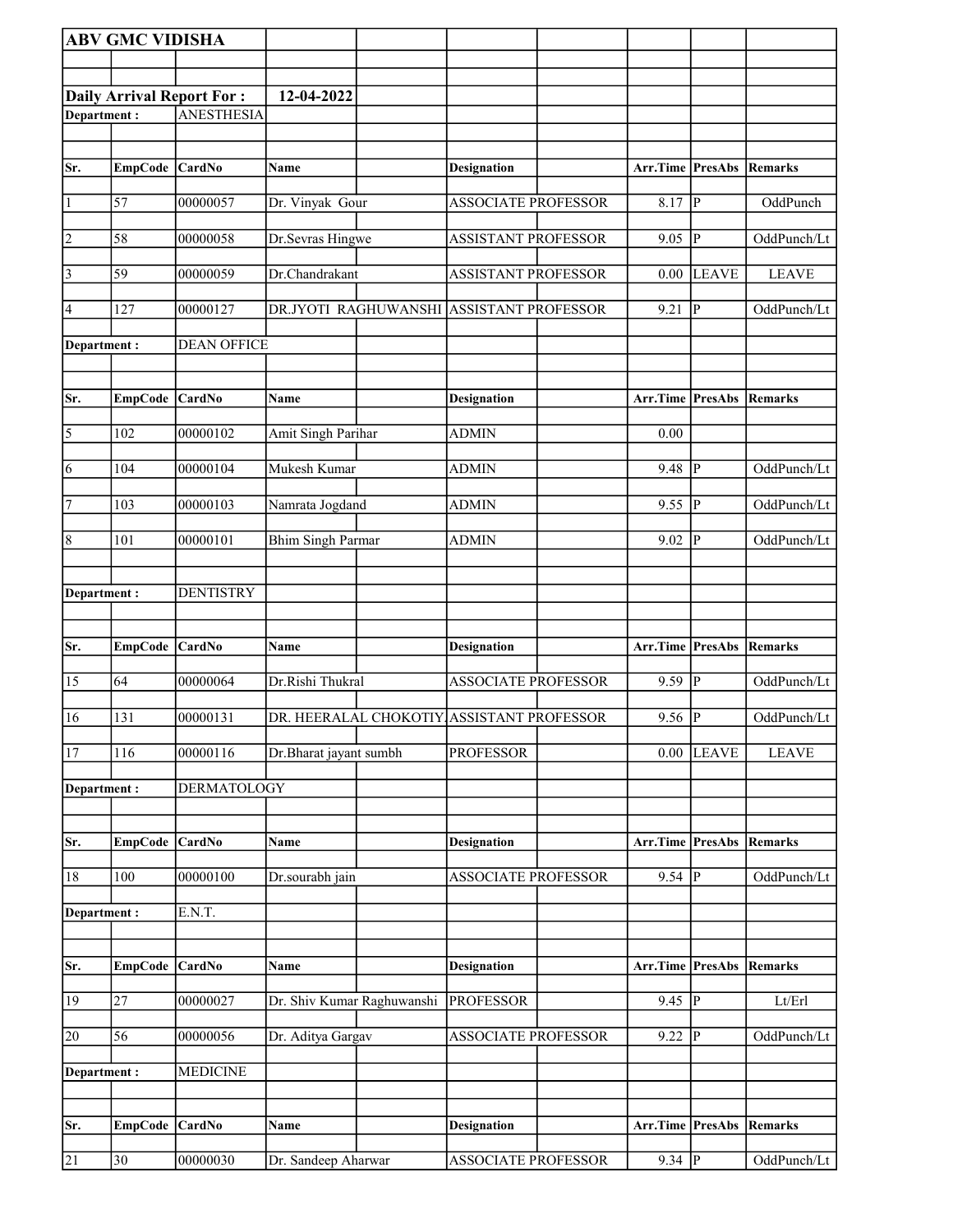| $\overline{22}$ | 12              | 00000012                 | Dr Preshant shrivastava   |                                         | <b>PROFESSOR</b>           | $9.54$ P                        |                        | OddPunch/Lt                |
|-----------------|-----------------|--------------------------|---------------------------|-----------------------------------------|----------------------------|---------------------------------|------------------------|----------------------------|
| 23              | 129             | 00000129                 | Dr. Mahendra pratap Singh |                                         | <b>ASSISTANT PROFESSOR</b> | 9.48                            | $\overline{P}$         | OddPunch/Lt                |
| 24              | 23              | 00000023                 | Dr. Arvind Chouhan        |                                         | <b>ASSOCIATE PROFESSOR</b> | 0.00                            |                        |                            |
| 25              | 50              | 00000050                 | Dr.vinod Dangi            |                                         | <b>ASSISTANT PROFESSOR</b> | 8.34                            | P                      | OddPunch/Lt                |
| Department :    |                 | <b>OBST. &amp; GYNEE</b> |                           |                                         |                            |                                 |                        |                            |
|                 |                 |                          |                           |                                         |                            |                                 |                        |                            |
| Sr.             | <b>EmpCode</b>  | <b>CardNo</b>            | Name                      |                                         | <b>Designation</b>         | <b>Arr.Time PresAbs Remarks</b> |                        |                            |
| 26              | 96              | 00000096                 | DR. Sudha Chourasia       |                                         | <b>PROFESSOR</b>           | 10.11                           | $\overline{P}$         | OddPunch/Lt                |
| 27              | 42              | 00000042                 | Dr. Mridula singh         |                                         | <b>ASSISTANT PROFESSOR</b> | 0.00                            | <b>LEAVE</b>           | <b>LEAVE</b>               |
| 28              | 41              | 00000041                 | Dr.Aarti sharma           |                                         | <b>ASSOCIATE PROFESSOR</b> | 10.01                           | P                      | OddPunch/Lt                |
| Department:     |                 | OPHTHALMOLOGY            |                           |                                         |                            |                                 |                        |                            |
|                 |                 |                          |                           |                                         |                            |                                 |                        |                            |
| Sr.             | <b>EmpCode</b>  | CardNo                   | Name                      |                                         | <b>Designation</b>         | <b>Arr.Time PresAbs</b>         |                        | Remarks                    |
| 29              | 46              | 00000046                 | Dr. Sapna Raghuwanshi     |                                         | <b>ASSOCIATE PROFESSOR</b> | 0.00                            | <b>LEAVE</b>           | <b>LEAVE</b>               |
| 30              | 120             | 00000120                 |                           | Dr.Shivcharan Lal Chadravansh PROFESSOR |                            | 9.15                            | $\overline{P}$         | OddPunch/Lt                |
| $\overline{31}$ | 121             | 00000121                 | Dr.Nikhila Yadav          |                                         | <b>ASSISTANT PROFESSOR</b> | 9.09                            | P                      | OddPunch/Lt                |
| Department:     |                 | <b>ORTHOPEDICS</b>       |                           |                                         |                            |                                 |                        |                            |
|                 |                 |                          |                           |                                         |                            |                                 |                        |                            |
| Sr.             | EmpCode         | <b>CardNo</b>            | Name                      |                                         | <b>Designation</b>         | Arr.Time PresAbs                |                        | Remarks                    |
| 32              | 20              | 00000020                 | Dr. Sanat Singh           |                                         | <b>ASSOCIATE PROFESSOR</b> | 9.46                            | P                      | OddPunch/Lt                |
| 33              | 123             | 00000123                 | Dr. Vipin kumar Mishraa   |                                         | <b>ASSISTANT PROFESSOR</b> | 9.26                            | $\overline{P}$         | Lt/Erl                     |
| $\overline{34}$ | $\overline{55}$ | 00000055                 | Dr. Sanjay Upadhya        |                                         | <b>ASSOCIATE PROFESSOR</b> | $9.38$ P                        |                        | OddPunch/Lt                |
| 35              | 124             | 00000124                 | Dr.Sunil Kirar            |                                         | ASSISTANT PROFESSOR        | 9.26                            | P                      | $\mathbf{Lt}/\mathbf{Erl}$ |
| 36              | $10\,$          | 00000010                 | Dr Atul varshney          |                                         | <b>PROFESSOR</b>           | 9.52                            | ∣P                     | OddPunch/Lt                |
| Department:     |                 | <b>PEADITRICS</b>        |                           |                                         |                            |                                 |                        |                            |
|                 |                 |                          |                           |                                         |                            |                                 |                        |                            |
| Sr.             | <b>EmpCode</b>  | CardNo                   | Name                      |                                         | <b>Designation</b>         | Arr.Time                        | <b>PresAbs Remarks</b> |                            |
| $\overline{37}$ | 60              | 00000060                 | Dr.Shiv R.k. Dubey        |                                         | ASSISTANT PROFESSOR        | $0.00\,$                        |                        |                            |
| 38              | 9               | 00000009                 | Dr Neeti agarawal         |                                         | <b>PROFESSOR</b>           | 0.00                            | <b>LEAVE</b>           | <b>LEAVE</b>               |
| 39              | 61              | 00000061                 | Dr.Deepak K. Uikey        |                                         | ASSOCIATE PROFESSOR        | $9.29$ P                        |                        | OddPunch/Lt                |
| 40              |                 |                          |                           |                                         | <b>ASSOCIATE PROFESSOR</b> | 9.41                            | $\mathbf P$            | OddPunch/Lt                |
|                 | 19              | 00000019                 | Dr. D Sharad Gedam        |                                         |                            |                                 |                        |                            |
|                 |                 |                          |                           |                                         |                            |                                 |                        |                            |
| 41              | 44              | 00000044                 | Dr. Priya Gogia           |                                         | <b>ASSISTANT PROFESSOR</b> | 0.00                            |                        |                            |
| Department:     |                 | <b>PSYCHIATRY</b>        |                           |                                         |                            |                                 |                        |                            |
| Sr.             | EmpCode CardNo  |                          | <b>Name</b>               |                                         | <b>Designation</b>         | Arr.Time PresAbs Remarks        |                        |                            |